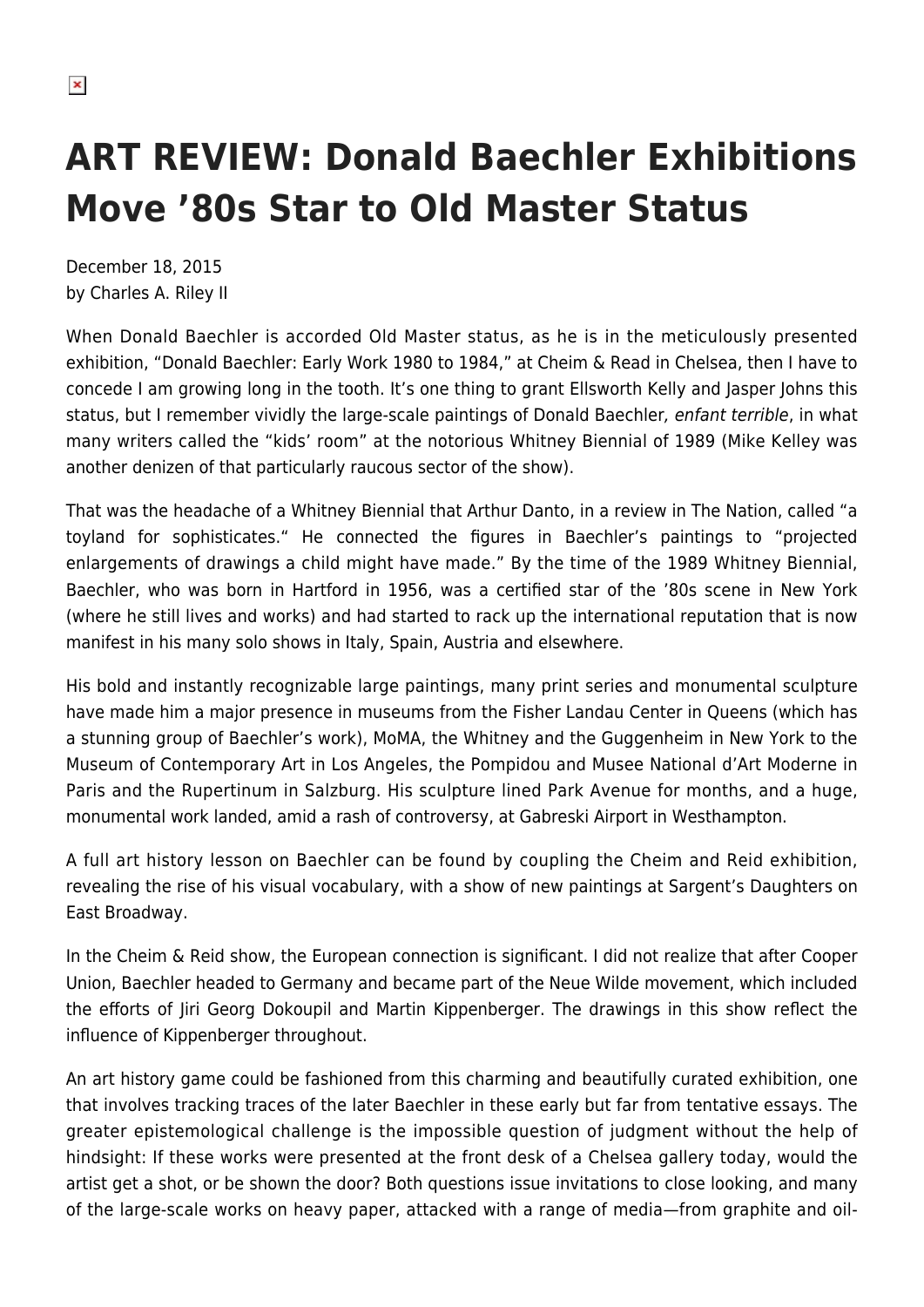based enamel to spray enamel, acrylic, tempera and rough paper collage—reward study.

Baechler is at home in the play of black against white, and there are some glorious whites in these galleries: chalky, creamy, hoarfrost tinted. The pallor of these works is endemic—they line the room in ghostly portraits wafted in from a volume of Emily Dickinson. The essential formula for a Baechler floats an open, boldly traced black figure over a ground of whites and color, the more distressed and worked the background the better. Simplicity is the hallmark of the black figure, like a stencil or stamps of silhouettes.

One untitled work from 1982, for instance, is a life study of a nude male, perched on a stool and thrusting his left foot dynamically out of the picture plane toward the viewer as he pulls on a boot. Behind him a trellis of grey stripes with three vertical bands of a flesh-tone pink strikes me as jaillike, as though the figure wanted to come out from behind bars (the same background is found in Resort Group (Food) Second Version of that year. The three-dimensional effects are optical and literal, the layers and the clever use of the bars to divide space.

> $\pmb{\times}$ "Untitled" by Donald Baechler, 1982. Oil based enamel on paper, 46 x 35 inches. Courtesy Cheim & Read.

## $\pmb{\times}$

.

.

.

.

"Resort Group (Food) Second Version" by Donald Baechler, 1982. Oil based enamel on paper, 46 x 35 inches. Courtesy Cheim & Read.

My favorite Baechler effect is the palimpsest, the simultaneous layering of the principal image (often crude) over a vigorously painted, sprayed and collaged surface replete with drips and fast trills of brushwork and suffused with light greys, blues and greens. Two large works dedicated to the iconic Egyptian singer and songwriter Oum Kalsoum ("the Star of the East," as she was known) have a Giacometti-esque atmosphere, billowing greys surrounding the figure with a nimbus of delicate smoke.

I especially recommend a group of figure studies, the best of which is Reclining Nude (After Shelby Creagh) from 1982, which trades classic linear life drawing marks for a heavier, angled black line that in many ways can be extended from these early works into the idiom of the silhouette for which he is hest known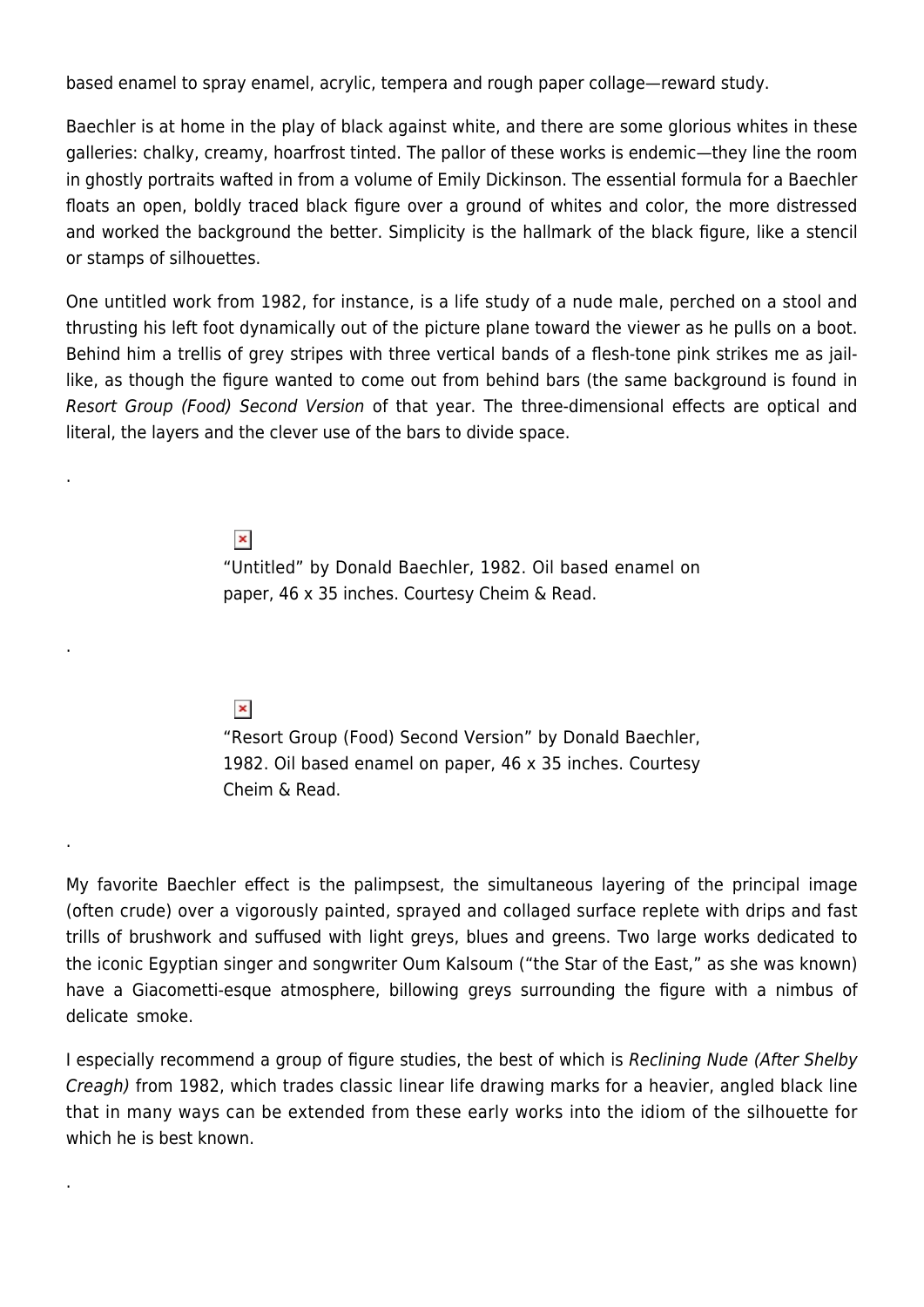"Reclining Nude (After Shelby Creagh)" by Donald Baechler, 1982. Acrylic, graphite and muslin collage on paper, 40 x 32 inches. Courtesy Cheim & Read.

Moving it forward through time, Sargent's Daughters on East Broadway offers "Donald Baechler: New Paintings".

The exhibition of new work at Sargent's Daughters is all in the same large format (40 by 40 inches) Baechler has used since the 1980s, hung in a witty way that pairs just two works per wall.

The viewer who is familiar with the artist's work, and the novice, will naturally gravitate to a signature image, the rose limned in black suspended over a spectral field of green, red, blue and yellow, a summery statement that will always be in season. Titled The Caustic Peninsula (2015), it has everything one looks for in a painting by Baechler, including the bubble-like drifting circular forms that look as though they were pressed into the acrylic (these are collaged in fabric and mounted on jute).

 $\pmb{\times}$ 

"The Caustic Peninsula" by Donald Baechler, 2015. Acrylic and fabric collage on jute, 40 x 40 inches. Courtesy Sargent's Daughters.

I was glad that I had had the circular imprint of a coffee cup pointed out to me at the Cheim & Read show, because it allowed me to realize that a little moment of carelessness with the ceramics in the studio could have led to this circular form design element in the later work.

The mood darkens in Crow Painting (2005), a dense array of six skulls over a sickly purple (the pleasure of the comic background has been traded). This, too, has its antecedent in the early drawings: a triple portrait, Three Figures (Wall Street Week), from 1980 uses dripping spray blasts of yellow, moss green and blood red with a Goya-esque black. The woman turns toward her companion on the right, separated by a phallic white form, ignoring the longing gaze of the tiewearing gentleman to her left, forgotten.

> $\pmb{\times}$ "Crow Painting" by Donald Baechler, 2005. Acrylic and fabric collage on canvas, 40 x 40 inches. Courtesy Sargent's

 $\pmb{\times}$ 

.

.

.

.